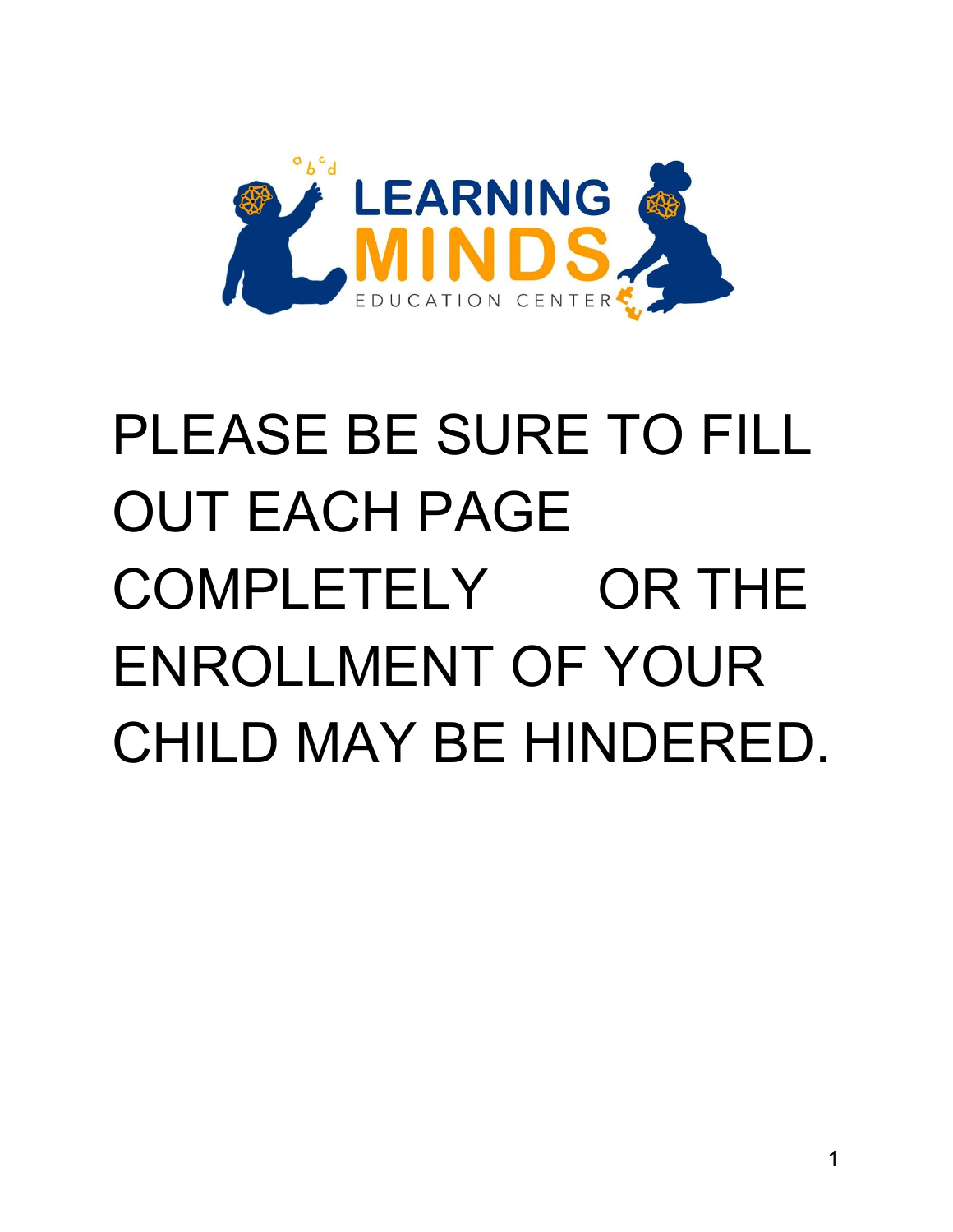

**Child's Information :**

IS MY CHILD READY FOR THE FIRST DAY OF DAYCARE?

ENROLLMENT CHECKLIST ❏COMPLETE ENROLLMENT PACKET (NO EMPTY LINES) ❏UPDATED SHOT RECORD ❏UPDATED PHYSICAL AND TB ASSESSMENT (10 DAYS TO GET AFTER START DATE) ❏MEAL FORM COMPLETED AND SIGNED **□5 PAIR OF CHANGING CLOTHES FOR AND** INFANT OR TODDLER AND 3 FOR PRESCHOOL AND KINDERGARTEN ❏2 SHEETS PER CHILD ❏FEEDING FORM COMPLETE- INFANTS ONLY ❏COPY OF INSURANCE CARD ❏CLOSED TOE SHOES ❏CALL FROM TITLE XX CASEWORKER ❏FIRST WEEKS PAYMENT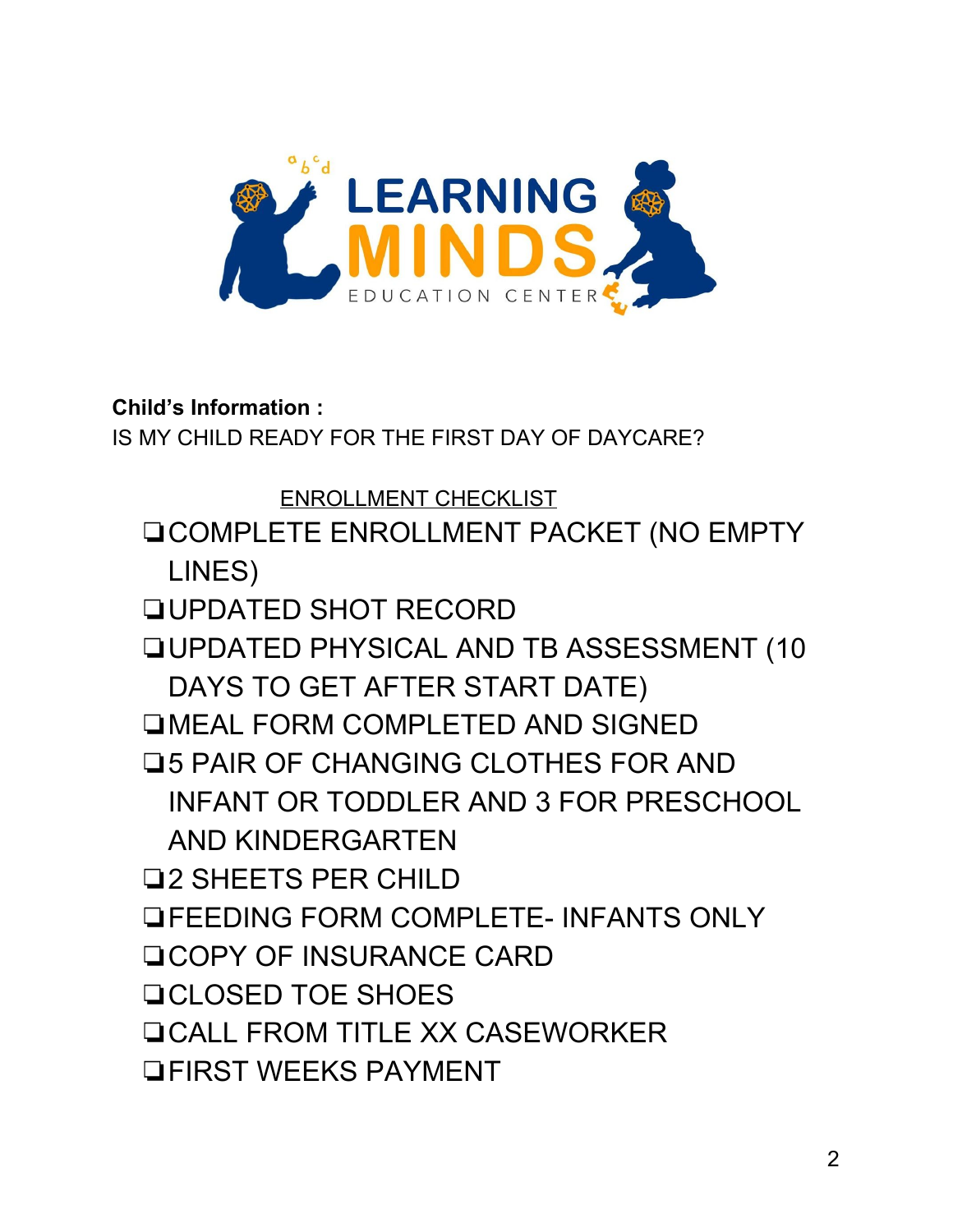#### **PAYMENT AGREEMENT**

ADMISSION REQUIREMENTS AND ENROLLMENT PROCEDURES:

CHILD NAME: The STATE OF ADMISSION:

CO PAYMENT: \$\_\_\_\_\_\_\_\_\_\_\_\_\_\_\_\_ FULL TUITION:\_\_\_\_\_\_\_\_\_\_\_\_\_\_\_\_\_\_\_\_

CASE WORKER:\_\_\_\_\_\_\_\_\_\_\_\_\_\_\_\_\_\_ CASE WORKER

ENTENSION\_\_\_\_\_\_\_\_\_\_\_\_\_\_\_\_

ARRIVAL TIME: THE PICK UP TIME:

**PLEASE CIRCLE ONE:** PART- TIME FULL-TIME DROP-IN BEFORE/AFTER CARE

PLEASE CIRCLE YOUR COVERAGE DAYS: MON. TUES. WED. THURS. FRI.

ALLERGIES: with a set of the set of the set of the set of the set of the set of the set of the set of the set of the set of the set of the set of the set of the set of the set of the set of the set of the set of the set of

ALL MEALS(INCLUDING FORMULA/BABY FOOD) ARE PROVIDED BY LEARNING MINDS EDUCATION CENTER TWO CHANGES OF CLOTHING INCLUDING UNDERGARMENTS MUST BE BOUGHT IN.BEDDING SHOULD BE BROUGHT IN ON THE FIRST DAY OF CARE EACH WEEK AND TAKEN HOME AT THE END OF THE WEEK. BLANKETS,SHEETS, AND OR SLEEPING BAGS MUST BE SUPPLIED BY PARENT OR GUARDIAN>

MEAL TIMES ARE AS FOLLOWS: BREAKFAST: 6:30AM-7:30AM LUNCH: 11:00AM-12:00PM DINNER:5:00PM-6:00PM

#### **SICK CARE:**

CHILDREN ARE NOT TO BE BROUGHT OR LEFT IN CARE WITH THE FOLLOWING SYMPTOMS: EXCESSIVE RUNNY NOSES EXCESSIVE COUGHING DIARRHEA SNEEZING TEMP 101+(OTHER ILLNESS/SYMPTOMS ARE LISTED IN PARENT HANDBOOK)

AS THIS IS CONTAGIOUS AND A SIGN OF INFECTION. YOUR CHILD MUST REMAIN OUT OF CARE A FULL 24 HOURS AND RETURN WITH A DOCTOR"S NOTE OF CLEARANCE. LEARNING MINDS EDUCATION CENTER DOES NOT HAVE THE ABILITY TO TAKE CARE OF SICK CHILDREN WITH OTHER CHILDREN WHO ARE NON-SYMPTOMATIC. PLEASE DO NOT BRING YOUR CHILD AS YOU WILL BE CALLED TO PICK THEM UP. CHILDREN ON MEDICATION MUST BEING INSTRUCTIONS FROM THE DOCTOR OR A FORM WILL BE PROVIDED TO THE PARENT TO LIST PERMISSION,DOSAGE, AND TIMES MEDICINE IS TO BE ADMINISTERED. IMMUNIZATION RECORDS AND THE DATE OF YOUR CHILD'S LAST PHYSICAL EXAMINATION MUST BE KEEP UP TO DATE. PARENT ARE REQUIRED TO REVIEW AND UPDATE THE RECORDS FOR ACCURACY AT LEAST ONCE IN A SIX-MONTH PERIOD. PLEASE NOTIFY US OF ANY HEALTH PROBLEMS OR CONCERNS REGARDING YOUR CHILD OR FAMILY.

SIGNATURE OF PARENT OR GUARDIAN: DATE: DATE: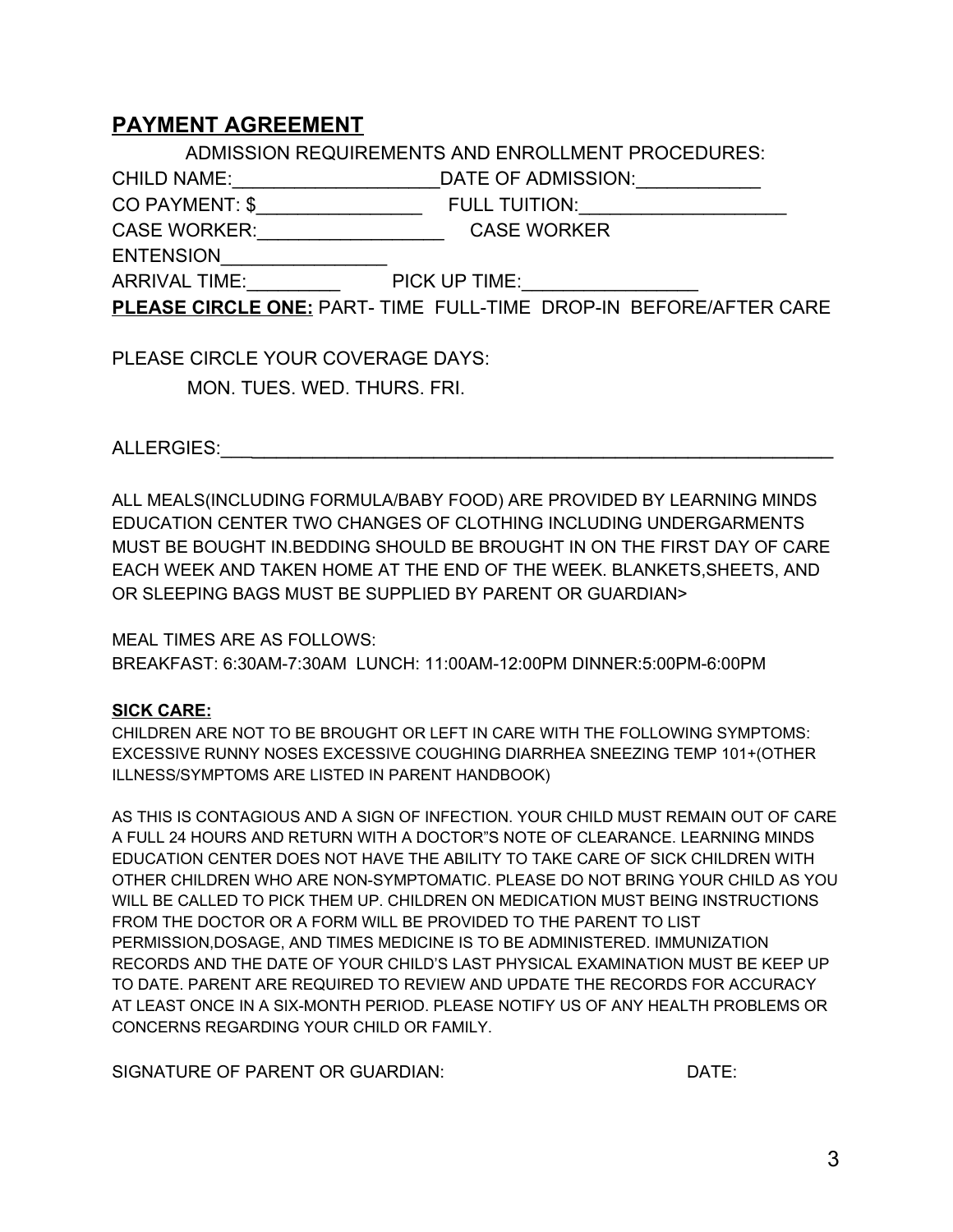

#### **All Co-Payment's and Weekly Tuitions are due on Monday (or your child's first day of care) in full.**

Full time:Minimum of 5 hours and a maximum of 10 hours. Part time: Childcare that is given less than 5 hours.

\_\_\_\_\_\_\_\_\_\_\_\_\_\_\_\_\_\_\_\_\_\_\_\_\_\_\_\_

 $\overline{\phantom{a}}$  . The set of the set of the set of the set of the set of the set of the set of the set of the set of the set of the set of the set of the set of the set of the set of the set of the set of the set of the set o

#### **Late Fee's**

There is a ten-hour maximum that your child may be left in care. There is a 7 minute grace period. There is a \$10.00 charge per child picked up late and a \$1.00 per minute thereafter. Late prior to your next day of care there is no-re entry **NO EXCEPTIONS.** All Emergency contacts are listed on Emergency CONSENT form. I agree to keep their names and numbers as well as my own updated as needed.

\_\_\_\_\_\_\_\_\_\_\_\_\_\_\_\_\_\_\_\_\_\_\_\_\_\_\_\_\_\_\_\_\_ \_\_\_\_\_\_\_\_\_\_\_\_\_\_\_\_\_\_\_

() I have received a copy of Learning Minds Education Center Handbook SIGNATURE OF PARENT OR GUARDIAN DATE:

\_\_\_\_\_\_\_\_\_\_\_\_\_\_\_\_\_\_\_\_\_\_\_\_\_\_ \_\_\_\_\_\_\_\_\_\_\_\_\_\_\_\_\_\_

SIGNATURE OF INTAKE PERSONNEL DATE:

\_\_\_\_\_\_\_\_\_\_\_\_\_\_\_\_\_\_\_

\_\_\_\_\_\_\_\_\_\_\_\_\_\_\_\_\_\_\_\_\_\_\_\_\_\_\_\_\_\_\_

**OFFICE USE ONLY**

❏ I certify that all contact information and payment information is the same. Please add any changes below

Change of address: Phone Number:

\_\_\_\_\_\_\_\_\_\_\_\_\_\_\_\_\_\_\_\_\_\_\_\_\_\_ Change in Fee Agreement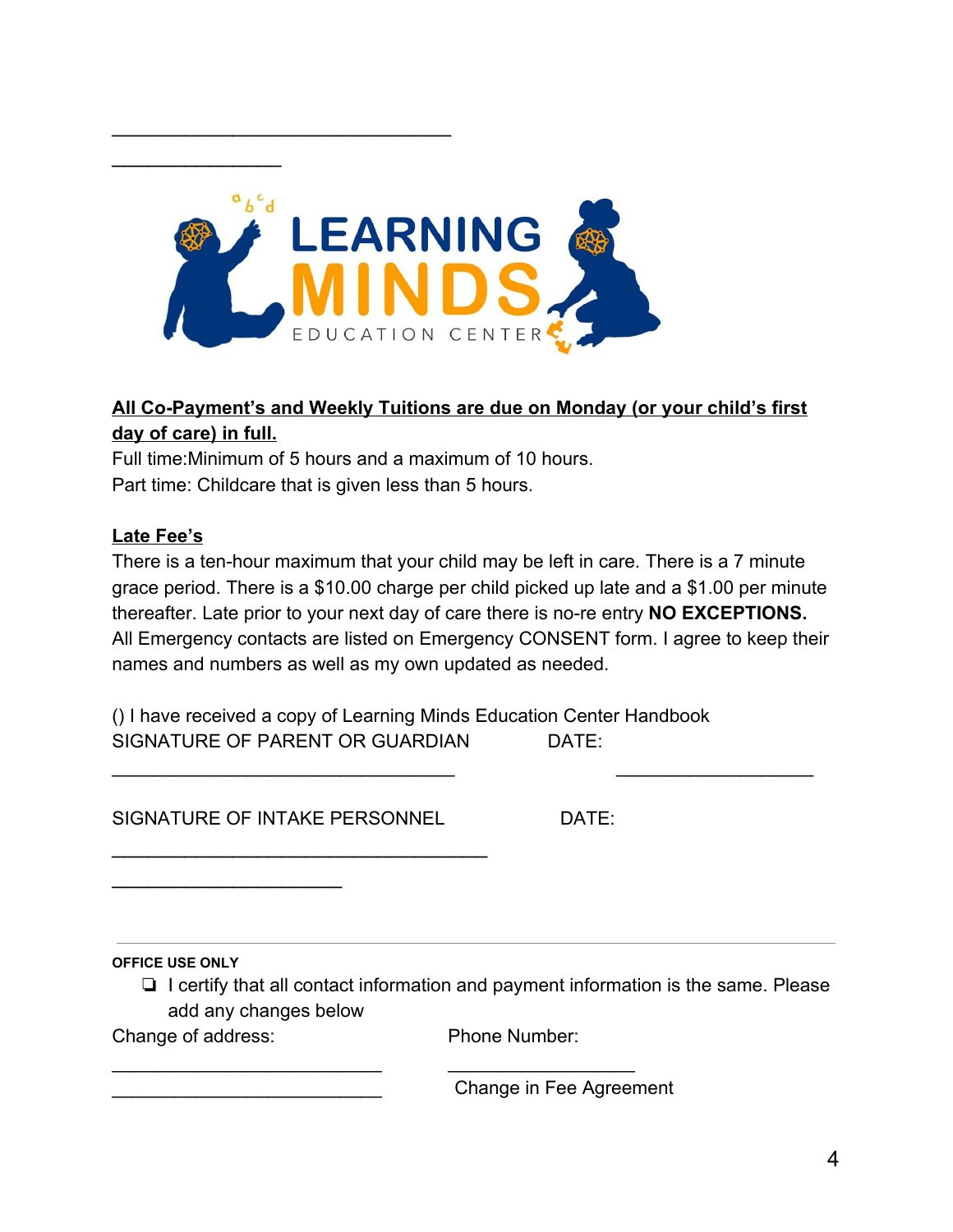SIGNATURE X\_\_\_\_\_\_\_\_\_\_\_\_\_\_\_\_\_\_\_\_\_\_\_\_ DATEX\_\_\_\_\_\_\_\_\_\_\_\_\_\_\_

### **Learning Minds Education Center**

\_\_\_\_\_\_\_\_\_\_\_\_\_\_\_\_\_\_\_\_\_\_\_\_\_\_\_ \_\_\_\_\_\_\_\_\_\_\_\_\_\_\_\_\_\_\_\_\_

To the parent (s)/Guardian of

This letter is to assure you of our concern for the safety and welfare of children attending LMEC. Depending on the circumstances of the emergency, we will use one of the following protective actions:

#### ( ) **Immediate Evacuation**

Students are evacuated to a safe area of the grounds of the facility in the event of fire, etc.

#### ( ) **In-Place Sheltering**

Sudden Occurences, weather or hazardous materials related, may dictate that taking cover inside the building is the best immediate response.

#### ( )**Evacuation**

Total evacuation of the facility may become necessary if there is a danger in the area. In this case, children will be taken to a "Relocation Facility" at:

#### **DIERUFF HIGH SCHOOL 815 IRVING STREET ALLENTOWN, PA 18109**

#### ( ) **Modified Operations**

 May include cancellation/postponement or rescheduling of normal activities. These actions are normally taken in case of a winter storm or building problems that make it unsafe for students ( Such as utility Disruptions) but may be necessary in a variety of situations.

Please listen to channel 69 NEWS for announcements relation any of the emergency actions listed above. We will call you to let you know that we've taken one of these protective actions. We will also call you when we've resolved the situation and it's safe for you to pick additional confusion and divert staff from their assigned emergency duties.

\_\_\_\_\_\_\_\_\_\_\_\_\_\_\_\_\_\_\_\_\_\_\_\_\_\_\_\_\_\_ \_\_\_\_\_\_\_\_\_\_\_\_\_\_\_\_\_\_\_

\_\_\_\_\_\_\_\_\_\_\_\_\_\_\_\_\_\_\_\_\_\_\_\_\_\_\_\_\_\_ \_\_\_\_\_\_\_\_\_\_\_\_\_\_\_\_\_\_\_\_

Parent/Guardian **DATE** 

Intake Staff **DATE**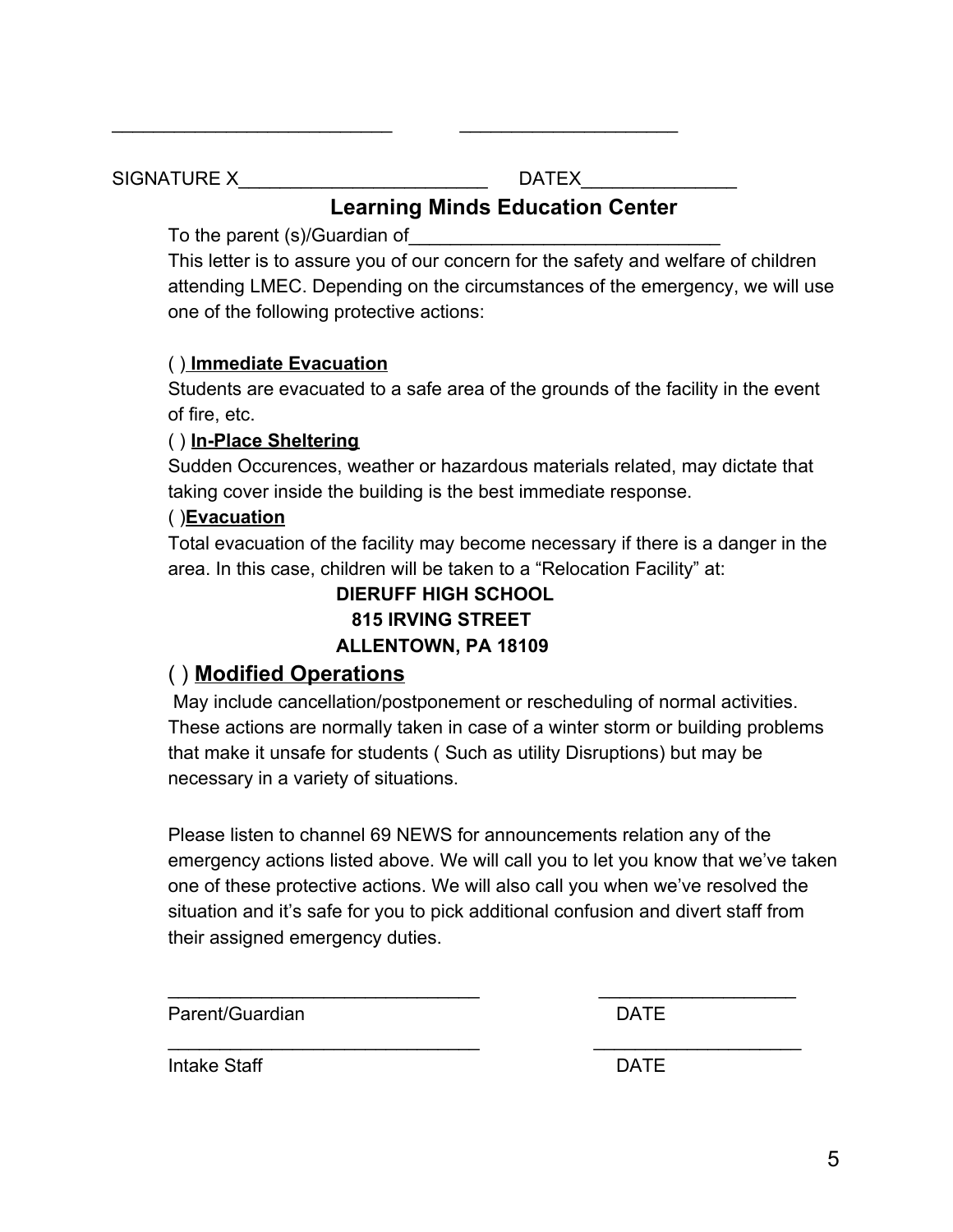## Learning Minds Education Center Permission to Photograph

I give Learning Minds Education Center, permission to photograph my child/children for the following purposes:

- Still Photographs
- Displays in facilities scrapbook or bulletin boards show to current or prospective clients
- Display still photos on my daycare website
- Only first names and possibly last initials (in the event of two or more children with the same first name) will be displayed on the facility website.
- Display on Social Media Pages

I understand that it is my responsibility to update this form in the event that I no longer wish to authorize one or more of the above uses. I agree that this form will remain in the effect during the term of my child's enrollment.

| Parent's Signature: | Date: |  |
|---------------------|-------|--|
|                     |       |  |

I am declining to have my child photographed.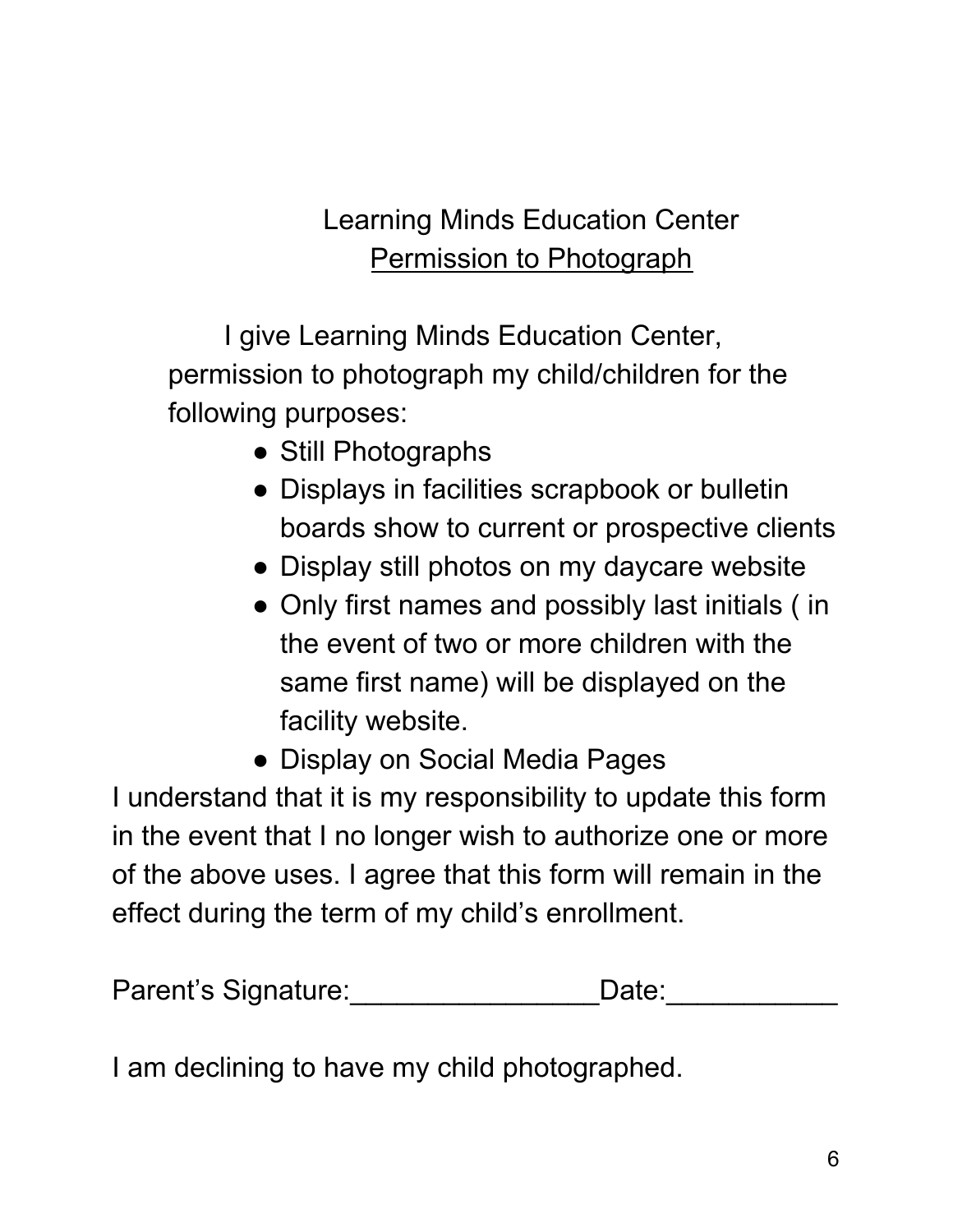Parent's

signature: Date:

## **Learning Minds Education Center IEP/IFSP**

The status of your child's growth and development is based on developmental assessments. If your child currently has IEP/IFSP it would be beneficial if you would share a copy of this plan with us, so that we can work together to ensure the guidelines are practiced.

My child does not have and

IEP/IFSP:

Parent/Guardian Signature My child has an IEP/IFSP that I choose not to provide at this time.

Parent/Guardian Signature

 $\mathcal{L}_\text{max} = \frac{1}{2} \frac{1}{\sqrt{2}} \frac{1}{\sqrt{2}} \frac{1}{\sqrt{2}} \frac{1}{\sqrt{2}} \frac{1}{\sqrt{2}} \frac{1}{\sqrt{2}} \frac{1}{\sqrt{2}} \frac{1}{\sqrt{2}} \frac{1}{\sqrt{2}} \frac{1}{\sqrt{2}} \frac{1}{\sqrt{2}} \frac{1}{\sqrt{2}} \frac{1}{\sqrt{2}} \frac{1}{\sqrt{2}} \frac{1}{\sqrt{2}} \frac{1}{\sqrt{2}} \frac{1}{\sqrt{2}} \frac{1}{\sqrt{2}} \frac{1}{\sqrt{2}} \frac{1}{\sqrt{2}} \$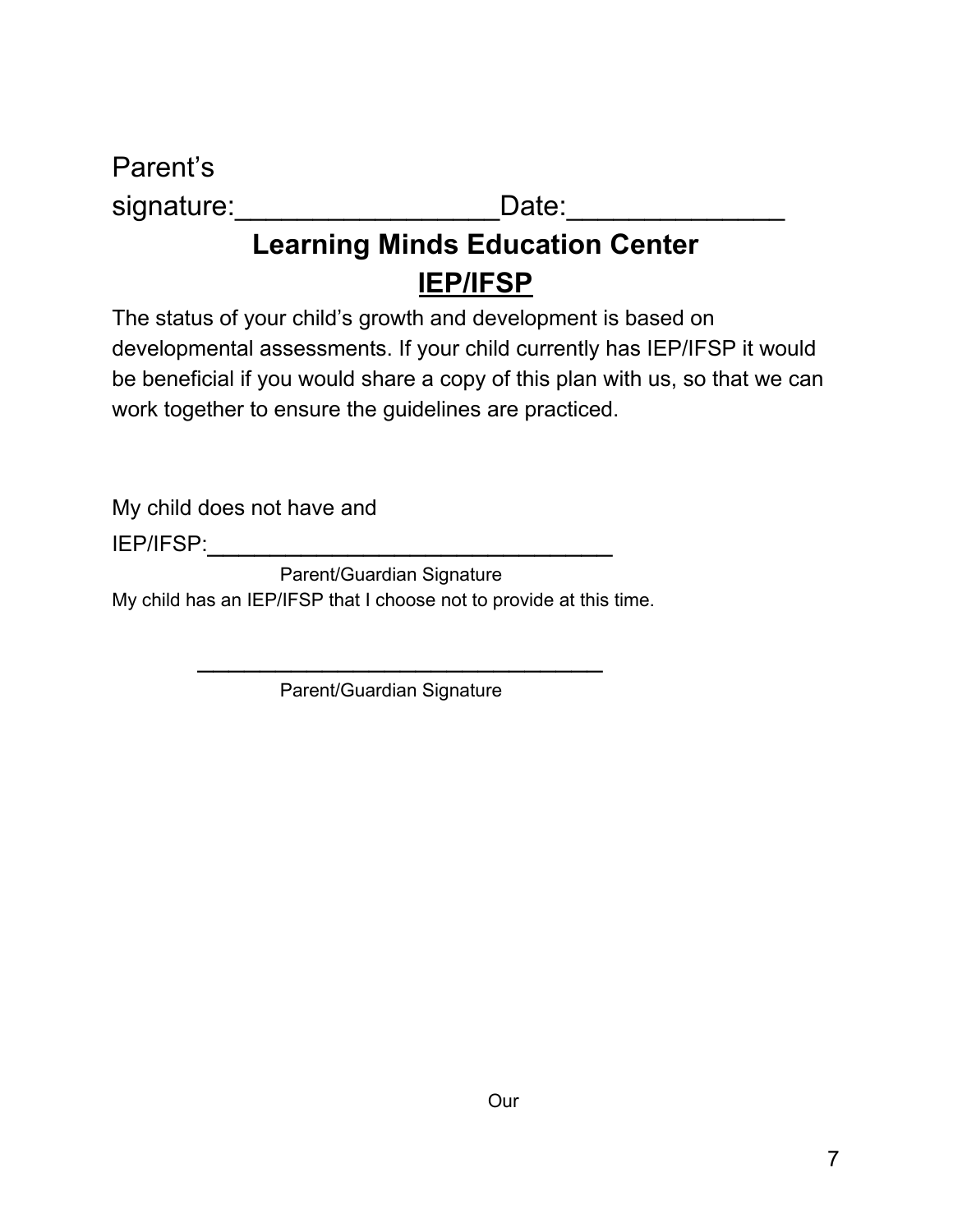## **Learning Minds Education Center**

"Getting To Know You"

| Child's Name:                          |  |
|----------------------------------------|--|
| Name of Meeting Attendees:             |  |
| <b>MEETING DATES: ENROLLMENT DATE:</b> |  |

If "Getting to know you" Meeting was refused…. Date of refusal by parent:\_\_\_\_\_\_\_\_\_\_\_\_\_\_ Parent Initials:\_\_\_\_\_\_\_\_\_\_\_\_\_\_

Attached a list of the information that was shared with parents or guardians.

#### **Family Composition Questions:**

1. Who lives in the household with your child: ( Please list names, relationship & Age)

| 2. Does your child visit this parent? Yes No Are there any<br>custody issues we should discuss? Yes<br>No No |
|--------------------------------------------------------------------------------------------------------------|
|                                                                                                              |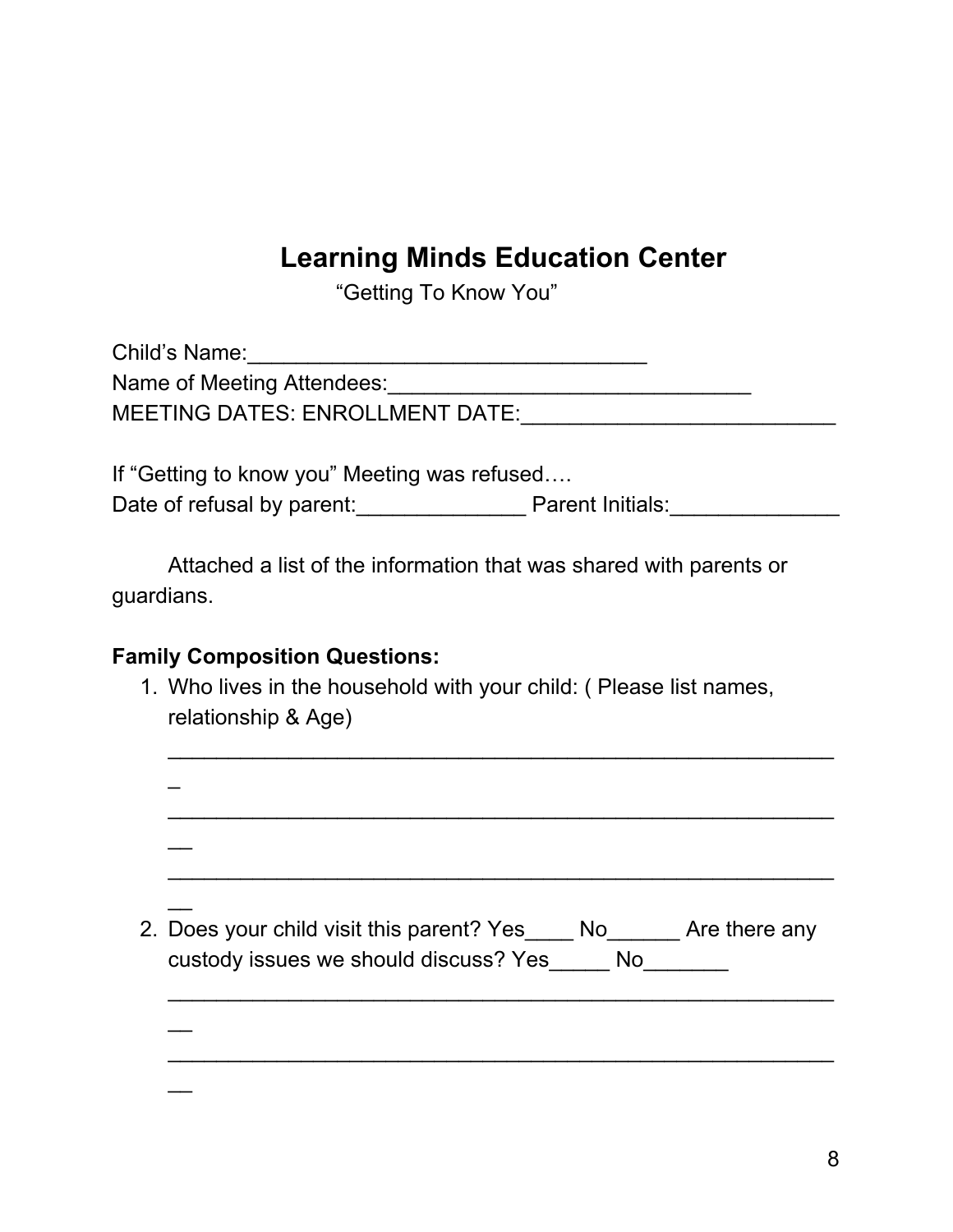3. Does your child respond to nicknames?

4. Is there any information about your family that you would like to share?

 $\_$ 

 $\_$ 

 $\_$ 

| <b>Child's Information:</b> |  |
|-----------------------------|--|

 $\overline{\phantom{a}}$ 

 $\overline{\phantom{a}}$ 

 $\overline{\phantom{a}}$ 

 $\overline{\phantom{a}}$ 

 $\overline{\phantom{a}}$ 

5. Where:\_\_\_\_\_\_\_\_\_\_\_\_\_\_\_\_\_\_\_\_\_\_\_ When:\_\_\_\_\_\_\_\_\_\_\_\_\_\_\_\_\_\_\_\_\_\_

 $\_$ 

How long: The Reason for leaving:

6. Does your child have any imaginary friends? Yes\_\_\_\_\_ No\_\_\_\_\_\_\_

7. Are there any special problems or fears we should know about?

8. Does your child have any special needs/medical, development, social or mental health? Yes\_\_\_\_\_\_\_\_\_\_ No\_\_\_\_\_\_\_\_\_\_\_ Does any of these special needs require special care by our teachers? 9. Does your child have an IEP: Individualized Education Plan or IFSP individualized Family Service Plan? Yes No If some we would like a copy of the plan so that we can provide the best possible learning experience for your child.

What program or individuals work with your child in regards to these special needs? Would you sign a release of information with them so they can speak with us about how to provide enhanced support for your child?

 $\_$